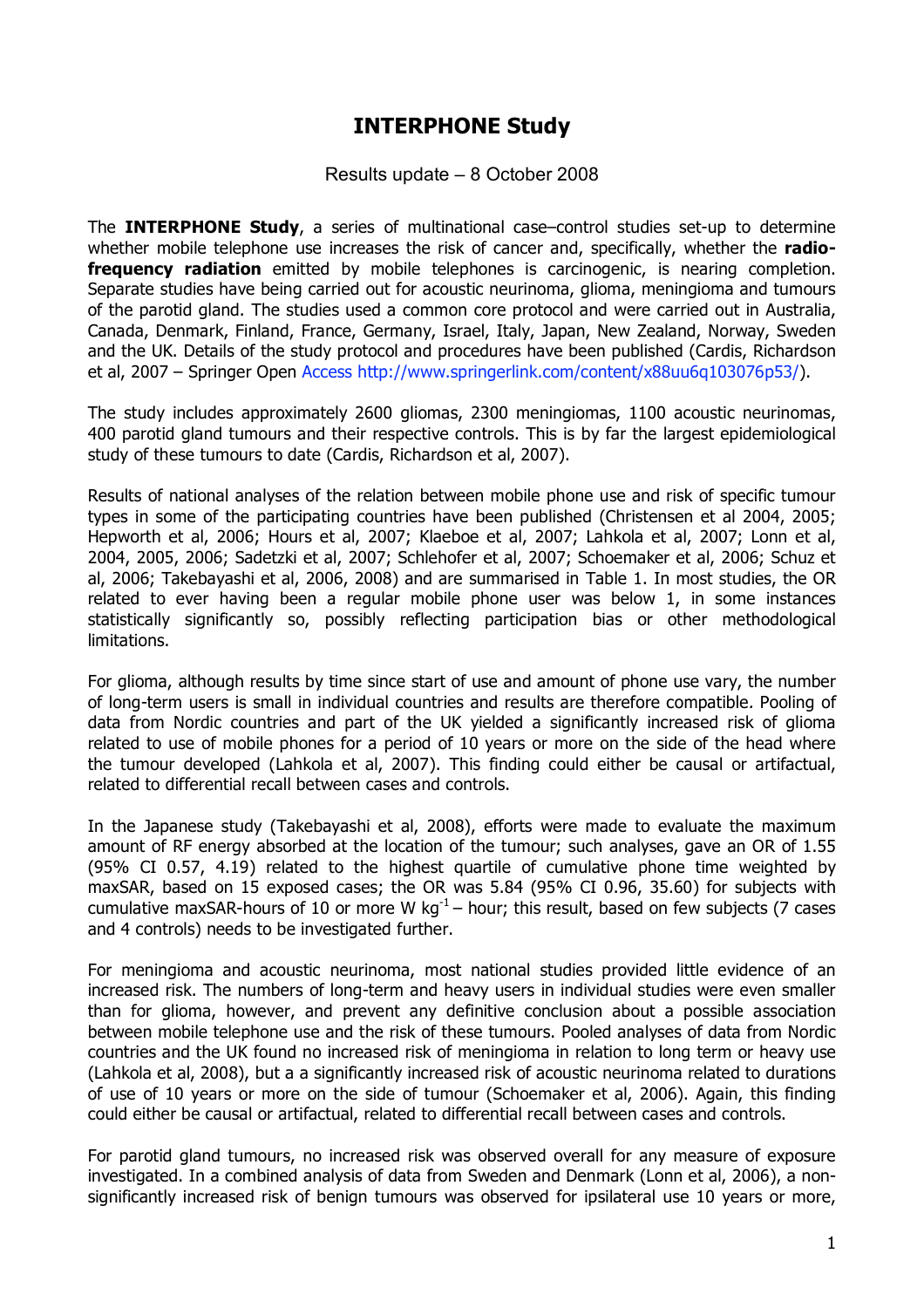while a decreased risk was seen for contralateral use, possibly reflecting differential recall between cases and controls. In the Israeli study, where study subjects tended to report substantially heavier use of mobile phones, results suggest a possible relation between heavy mobile phone use and risk of parotid gland tumours. Additional investigations of this association, with longer latency periods and large numbers of heavy users, are needed to confirm these findings.

A number of methodological papers have been published or are in preparation (Vrijheid, Deltour et al, 2006; Vrijheid, Cardis et al, 2006; Cardis, Richardson et al, 2007; Berg et al, 2005; Hepworth et al, 2006; Parslow et al, 2003; Samkange-Zeeb et al, 2004; Lakhola et al, 2005; Cardis et al, 2008; Vrijheid et al 2008; Tokola et al, 2008; Vrijheid et al, accepted), addressing issues of study design, participation bias, recall error and exposure assessment that are essential in the interpretation of results from the study:

- Validation studies were conducted to evaluate potential error in the recall of phone, indicating that of phone use was subject to moderate systematic and substantial random error (Vrijheid, Cardis et al., 2006, Vrijheid et al 2008). Errors appeared to be larger for duration of calls than for number of calls, and phone use was under-estimated by light users and over-estimated by heavy users. Comparison of a sample of cases and controls in three countries showed little evidence for differential recall errors overall or in recent time periods, but apparent overestimation by cases in more distant time periods (Vrijheid et al 2008).
- The possible effects of recall errors were evaluated using Monte–Carlo computer simulations. Results suggest that random recall errors can lead to a large underestimation in the risk of brain cancer associated with mobile phone use. The large random errors seen in the validation study were found to have larger impact than plausible systematic errors. Differential errors in recall had very little additional impact in the presence of large random errors (Vrijheid et al, 2006). However, the apparent overestimation by cases in more distant time periods could cause positive bias in estimates of disease risk associated with mobile phone use (Vrijheid et al, 2008).
- Potential for selection bias was also evaluated, using information from non-response questionnaires completed by a sub-set of non-participants. This study suggests that refusal to participate is related to less prevalent use of mobile phones, and that this could result in a downward bias in odds ratios for regular mobile phone use (Vrijheid et al, accepted).
- Because exposure to RF from phones is localized, if a risk exists it is likely to be greatest for tumours in regions with greatest energy absorption. The spatial distribution of RF energy in the brain was characterised, using results of measurements made on over 100 phones used in different countries. Most (97–99% depending on frequency) appears to be absorbed in the brain hemisphere on the side where the phone is used, mainly in the temporal lobe. The average relative SAR is highest in the temporal lobe and the cerebellum and decreases very rapidly with increasing depth, particularly at higher frequencies. Analyses of risk by location of tumour are therefore essential for the interpretation of results studies of brain tumours in relation to mobile phone use (Cardis et al, 2008).

Manuscripts presenting results of the international analyses, based on larger numbers of long-term and heavy users and taking into account the results of these methodological sub-studies are in preparation. More detailed analyses are also underway, focusing on more precise localization of tumors using 3-dimensional radiological images, and on the analysis of the effect of RF exposure at the location of the tumor, using a gradient of RF emitted by mobile phones.

Results of national analyses of the relation between other risk factors and the tumours of interest have also been published or are in press (Berg et al, 2006; Bethke et al, in press; Blettner et al, 2006; Edwards et al, 2006; Malmer et al, 2007; Sadetzki et al, in press; Schlehofer et al, 2007; Schoemaker et al, 2006, 2007a, 2007b; Schuz et al, 2006; Schwartzbaum et al, 2005, 2007; Wigertz et al, 2006, 2007, 2008). These include smoking, allergies, environmental and occupational risk factors, medical radiation, reproductive factors and genes.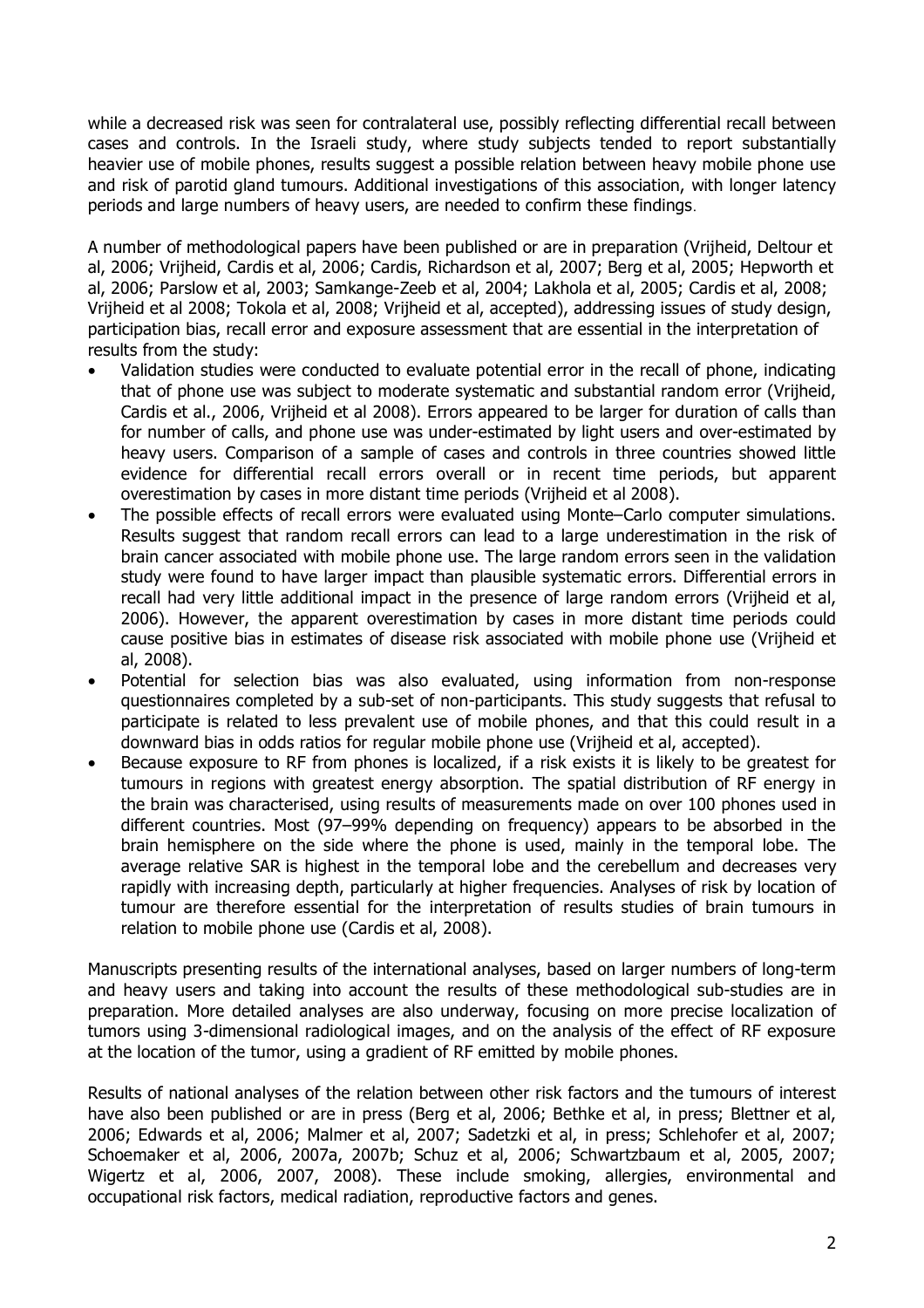Work is underway to further exploit the information on occupational exposures collected within INTERPHONE study with the aims of: 1) evaluating the possible association between **occupational exposure to EMF** (both ELF and RF/MW) and glioma and meningioma; 2) evaluating the possible association between selected occupational chemical exposures and these tumours and 3) investigating the possibility of synergism and/or confounding between chemical and EMF exposures on the risk of brain cancers. This work involves assessing occupational exposure to EMF and selected chemicals using validated job-exposure matrices, which will be developed within the project and refining this assessment by consolidating information obtained from the JEM with data on exposure variations related to the specific industry in which a subject worked, to the tasks he or she performed and to the actual sources of exposure, available from the INTERPHONE questionnaire.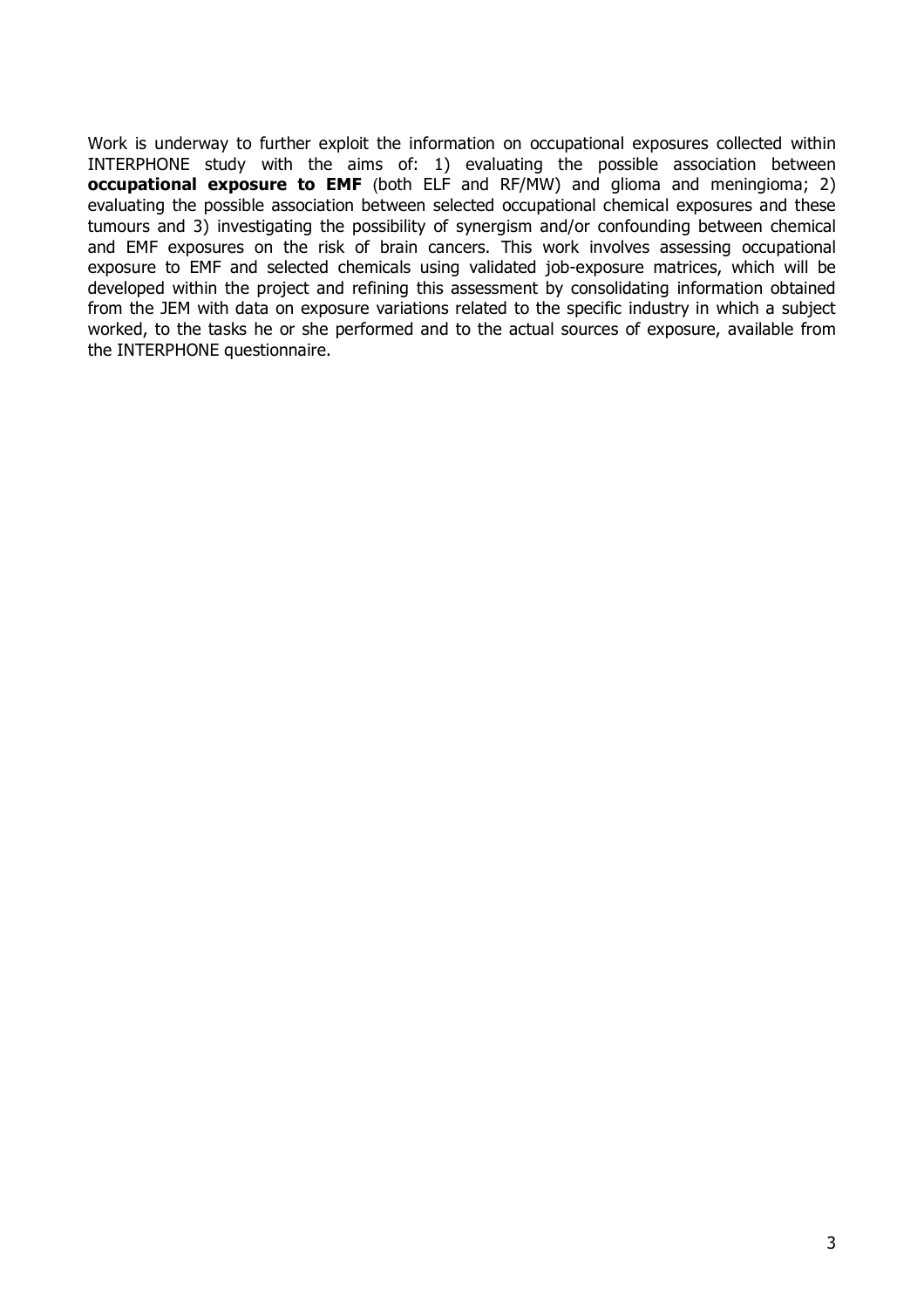## **Table 1 – Summary of published results from national INTERPHONE analyses of mobile phone use**

| Country                                     | Age<br>range | Diagnosis<br>years | Number of<br>cases and |             | OR and 95% CI<br>Ever regular use |            | OR and 95% CI<br>Start of use 10 years or |                | OR and 95% CI<br>Ipsilateral use, start of |    | OR and 95% CI<br>Contralateral use, start of |              |
|---------------------------------------------|--------------|--------------------|------------------------|-------------|-----------------------------------|------------|-------------------------------------------|----------------|--------------------------------------------|----|----------------------------------------------|--------------|
|                                             |              |                    |                        | controls    |                                   |            | more in the past<br># cases               |                | use 10+ years in past                      |    | use 10+ years in past                        |              |
|                                             |              |                    |                        |             |                                   | $\#$ cases |                                           |                | $# \; \text{cases}$                        |    | $# \; \text{cases}$                          |              |
| Glioma                                      |              |                    |                        |             |                                   |            |                                           |                |                                            |    |                                              |              |
|                                             |              |                    | Low-grade              |             | Low-grade                         |            | Low-grade                                 |                |                                            |    |                                              |              |
| <b>Denmark</b><br>(Christensen et al, 2005) | $20 - 69$    | 2000-2002          | 81                     | 155         | 1.08(0.58, 2.00)                  | 47         | 1.64(0.44, 6.12)                          | $6\,$          |                                            |    |                                              |              |
|                                             |              |                    | High-grade             |             | High-grade                        |            | High-grade                                |                |                                            |    |                                              |              |
|                                             |              |                    | 171                    | 330         | 0.58(0.37, 0.90)                  | 59         | 0.48(0.19, 1.26)                          | 8              | NА                                         |    | <b>NA</b>                                    |              |
| France                                      |              |                    |                        |             |                                   |            | 46 months+                                |                |                                            |    |                                              |              |
| (Hours et al, 2007)                         | 30-59        | 2001-2003          | 96                     | 96          | 1.15(0.65, 2.05)                  | 59         | 1.96(0.74, 5.20)                          | 21             | NА                                         |    | <b>NA</b>                                    |              |
| Germany<br>(Schuz et al, 2006)              | $30 - 69$    | 2000-2003          | 366                    | 1,494       | 0.98(0.74, 1.29)                  | 138        | 2.20(0.94, 5.11)                          | 12             | <b>NA</b>                                  |    | <b>NA</b>                                    |              |
| Japan                                       |              |                    |                        |             |                                   |            | 6.5 years $+$                             |                |                                            |    |                                              |              |
| (Takebayashi et al, 2008)                   | $30 - 69$    | 2000-2004          | 83                     | 163         | 1.22 (0.63, 2.37)                 | 56         | 0.60(0.20, 1.78)                          | $\overline{z}$ | <b>NA</b>                                  |    | <b>NA</b>                                    |              |
| Norway                                      |              |                    |                        |             |                                   |            | $6 + \text{ years}$                       |                | $6 + \text{years}$                         |    | $6 + years$                                  |              |
| (Klaeboe et al 2007)                        | 19-69        | 2001-2002          | 289                    | 358         | 0.6(0.4, 0.9)                     | 161        | 0.8(0.5, 1.2)                             | 70             | 1.3(0.8, 2.1)                              | 39 | 0.8(0.5, 1.4)                                | 32           |
| Sweden                                      |              |                    |                        |             |                                   |            |                                           |                |                                            |    |                                              |              |
| (Lonn et al, 2005)                          | $20 - 69$    | 2000-2002          | 371                    | 674         | 0.8(0.6, 1.0)                     | 214        | $0.9$ $(0.5, 1.5)$                        | 25             | 1.6(0.8, 3.4)                              | 15 | 0.7(0.3, 1.5)                                | 11           |
| UK                                          |              |                    |                        |             |                                   |            |                                           |                |                                            |    |                                              |              |
| (Hepworth et al, 2006)<br>Nordic combined   | 18-69        | 2000-2004          | 966                    | 1,716       | 0.94(0.78, 1.13)                  | 508        | 0.90(0.63, 1.28)                          | 66             | <b>NA</b>                                  |    | <b>NA</b>                                    |              |
| (Lahkola et al, 2007)                       |              | 2000-2004          |                        | 1,522 3,301 | 0.78(0.68, 0.91)                  | 867        | 0.95(0.74, 1.23)                          | 143            | 1.39(1.01, 1.92)                           | 77 | 0.98(0.71, 1.37)                             | 67           |
|                                             |              |                    |                        |             |                                   |            |                                           |                |                                            |    |                                              |              |
| Meningioma                                  |              |                    |                        |             |                                   |            |                                           |                |                                            |    |                                              |              |
| Denmark<br>(Christensen et al, 2005)        | $20 - 69$    | 2000-2002          | 175                    | 316         | 0.83(0.54, 1.28)                  | 67         | 1.02 (0.32, 3.24)                         | 6              | <b>NA</b>                                  |    | <b>NA</b>                                    |              |
| France                                      |              |                    |                        |             |                                   |            | 46 months+                                |                |                                            |    |                                              |              |
| (Hours et al, 2007)                         | 30-59        | 2001-2003          | 145                    | 145         | 0.74(0.43, 1.28)                  | 71         | 0.73(0.28, 1.91)                          | 15             | <b>NA</b>                                  |    | <b>NA</b>                                    |              |
| Germany                                     |              |                    |                        |             |                                   |            |                                           |                |                                            |    |                                              |              |
| (Schuz et al, 2006)                         | $30 - 69$    | 2000-2003          | 381                    | 762         | 0.84(0.62, 1.13)                  | 104        | 1.09(0.35, 3.37)                          | 5              | <b>NA</b>                                  |    | <b>NA</b>                                    |              |
| Japan                                       |              |                    |                        |             |                                   |            | 5.2 years $+$                             |                | <b>NA</b>                                  |    | <b>NA</b>                                    |              |
| (Takebayashi et al, 2008)                   | 30-69        | 2000-2004          | 128                    | 229         | 0.70(0.42, 1.16)                  | 55         | 1.05(0.52, 2.11)                          | 30             |                                            |    |                                              |              |
| Norway                                      |              |                    |                        |             |                                   |            | $6 + \text{ years}$                       |                | $6 + \text{ years}$                        |    | $6 + \text{ years}$                          |              |
| (Klaeboe et al 2007)<br>Sweden              | 19-69        | 2001-2002          | 207                    | 358         | 0.8(0.5, 1.1)                     | 98         | 1.0(0.6, 1.8)                             | 36             | 1.1(0.6, 2.3)                              | 17 | 1.2(0.6, 2.3)                                | 18           |
| (Lonn et al, 2005)                          | $20 - 69$    | 2000-2002          | 273                    | 674         | 0.7(0.5, 0.9)                     | 118        | 0.9(0.4, 1.9)                             | 8              | 1.3(0.5, 3.9)                              | 5  | 0.5(0.1, 1.7)                                | $\mathbf{3}$ |
| Nordic combined                             |              |                    |                        |             |                                   |            |                                           |                |                                            |    |                                              |              |
| (Lahkola et al, 2008)                       |              | 2000-2004          | 1,209                  | 3,299       | $0.76$ , $(0.65, 0.89)$           | 573        | 0.91(0.67, 1.25)                          | 73             | 1.05(0.67, 1.65)                           | 33 | 0.62(0.38, 1.03)                             | 24           |
| <b>Acoustic neurinoma</b>                   |              |                    |                        |             |                                   |            |                                           |                |                                            |    |                                              |              |
| Denmark                                     |              |                    |                        |             |                                   |            |                                           |                |                                            |    |                                              |              |
| (Christensen et al, 2004)                   | $20 - 69$    | 2000-2002          | 106                    | 212         | 0.90(0.51, 1.57)                  | 45         | 0.22(0.04, 1.11)                          | 2              | <b>NA</b>                                  |    | <b>NA</b>                                    |              |
| France                                      |              |                    |                        |             |                                   |            |                                           |                |                                            |    |                                              |              |
| (Hours et al, 2007)                         | $30 - 59$    | 2001-2003          | 109                    | 214         | 0.92(0.53, 1.59)                  | 58         | 46 months+                                |                | <b>NA</b>                                  |    | <b>NA</b>                                    |              |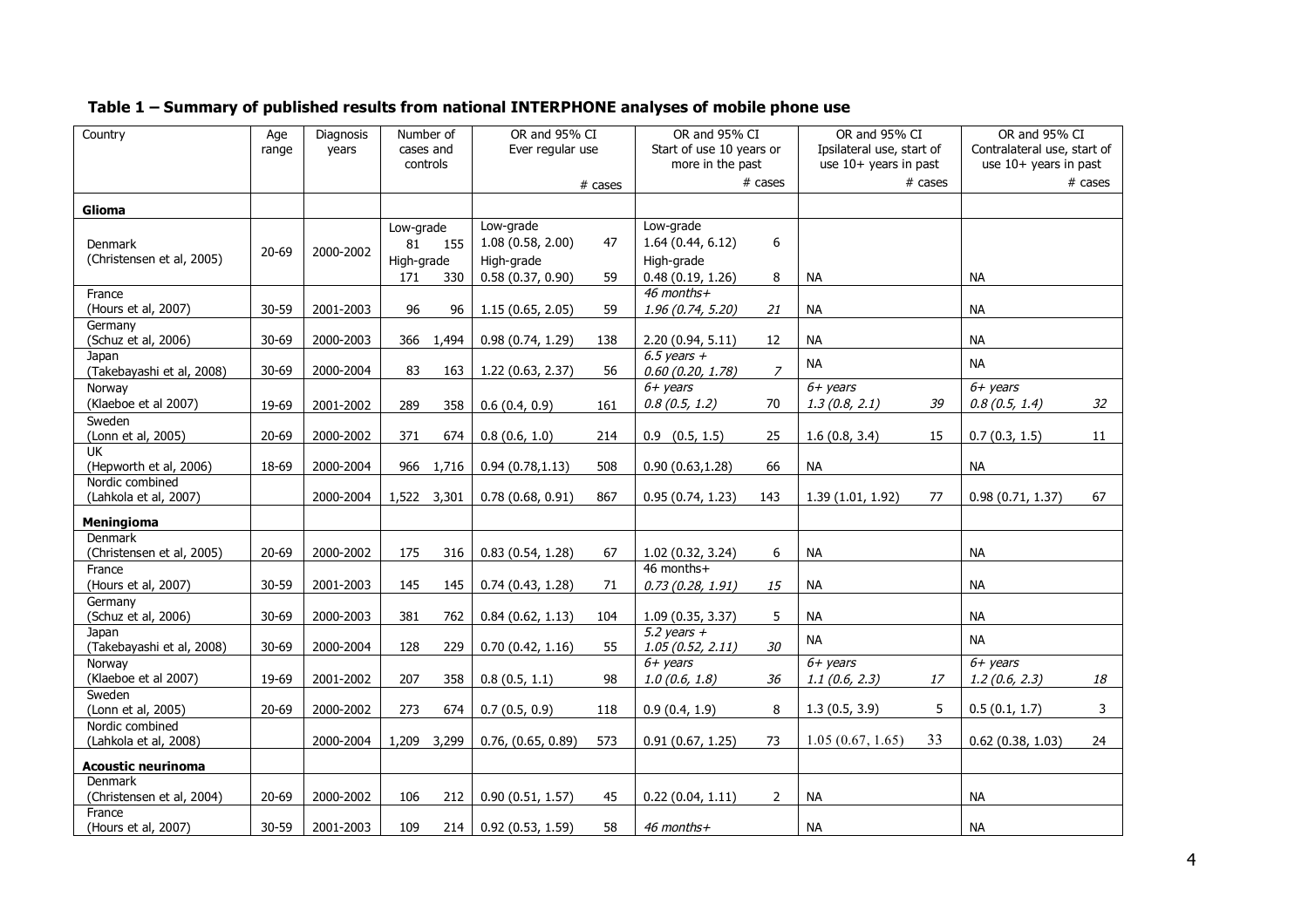| Country                      | Age       | Diagnosis | Number of<br>cases and<br>years<br>controls |         | OR and 95% CI<br>Ever regular use |                     | OR and 95% CI<br>Start of use 10 years or |                     | OR and 95% CI<br>Ipsilateral use, start of |                     | OR and 95% CI<br>Contralateral use, start of |                |
|------------------------------|-----------|-----------|---------------------------------------------|---------|-----------------------------------|---------------------|-------------------------------------------|---------------------|--------------------------------------------|---------------------|----------------------------------------------|----------------|
|                              | range     |           |                                             |         |                                   |                     |                                           |                     |                                            |                     |                                              |                |
|                              |           |           |                                             |         |                                   |                     | more in the past                          |                     | use $10+$ years in past                    |                     | use 10+ years in past                        |                |
|                              |           |           |                                             | # cases |                                   | $# \; \text{cases}$ |                                           | $# \; \text{cases}$ |                                            | $# \; \text{cases}$ |                                              |                |
|                              |           |           |                                             |         |                                   |                     | $0.66$ (0.28, 1.57)                       | 14                  |                                            |                     |                                              |                |
| Germany                      |           |           |                                             |         |                                   |                     |                                           |                     |                                            |                     |                                              |                |
| (Schlehofer et al, 2007)     | $30 - 69$ | 2000-2003 | 97                                          | 194     | 0.67(0.38, 1.19)                  | 29                  | <b>NA</b>                                 | 0                   | NА                                         |                     | <b>NA</b>                                    |                |
| Japan                        |           |           |                                             |         |                                   |                     | 8+ years                                  |                     |                                            |                     |                                              |                |
| (Takebayashi et al, 2006)    | $30 - 69$ | 2000-2004 | 101                                         | 339     | 0.73(0.43, 1.23)                  | 51                  | 0.79(0.24, 2.65)                          | $\overline{4}$      | <b>NA</b>                                  |                     | <b>NA</b>                                    |                |
| Norway                       |           |           |                                             |         |                                   |                     | $6 + \text{years}$                        |                     | $6 + \gamma$ ears                          |                     | $6+ \text{ years}$                           |                |
| (Klaeboe et al 2007)         | 19-69     | 2001-2002 | 45                                          | 358     | 0.5(0.2, 1.0)                     | 22                  | 0.5(0.2, 1.4)                             | 8                   | 0.9(0.3, 2.8)                              | 5                   | 0.8(0.2, 2.5)                                | $\overline{4}$ |
| Sweden                       |           |           |                                             |         |                                   |                     |                                           |                     |                                            |                     |                                              |                |
| (Lonn et al, 2004)           | $20 - 69$ | 1999-2002 | 148                                         | 604     | 1.0(0.6, 1.5)                     | 89                  | 1.9(0.9, 4.1)                             | 14                  | 3.9(1.6, 9.5)                              | 12                  | 0.8(0.2, 2.9)                                | $\overline{4}$ |
| Nordic combined              |           |           |                                             |         |                                   |                     |                                           |                     |                                            |                     |                                              |                |
| (Schoemaker et al, 2005)     |           | 1999-2004 | 678                                         | 3,553   | 0.9(0.7, 1.1)                     | 360                 | 1.0(0.7, 1.5)                             | 47                  | 1.3(0.8, 2.0)                              | 31                  | 1.0(0.6, 1.7)                                | 20             |
|                              |           |           |                                             |         |                                   |                     |                                           |                     | $1.8(1.1-3.1)*$                            | 23                  | $0.9(0.5, 1.8)$ *                            | 12             |
| <b>Parotid gland tumours</b> |           |           |                                             |         |                                   |                     |                                           |                     |                                            |                     |                                              |                |
| Israel                       |           |           | Total                                       |         | Total                             |                     | Total                                     |                     | Total                                      |                     | Total                                        |                |
| (Sadetzki et al, 2007)       |           |           | 460                                         | 1,266   | 0.87(0.68, 1.13)                  | 285                 | 0.86(0.42, 1.77)                          | 13                  | 1.60(0.68, 3.72)                           | 10                  | 0.58(0.15, 2.32)                             | 3              |
|                              |           |           | Benign                                      |         | Benign                            |                     |                                           |                     | Benign                                     |                     |                                              |                |
|                              | $18+$     | 2001-2003 | 402<br>1,072<br>Malignant                   |         | 0.85(0.64, 1.12)                  | 252                 | Total - regular users only                |                     | 1.97 (0.81, 4.85)                          | 10                  |                                              |                |
|                              |           |           |                                             |         | Malignant                         |                     | 1.45(0.82, 2.57)<br>13                    |                     |                                            |                     |                                              |                |
|                              |           |           | 58                                          | 294     | 1.06(0.54, 2.10)                  | 33                  |                                           |                     |                                            |                     |                                              |                |
| Sweden and Denmark           |           |           | Benign                                      |         | Benign                            |                     | Benign                                    |                     | Benign                                     |                     | Benign                                       |                |
| (Lonn et al, 2006)           | $20 - 69$ | 2000-2002 | 112                                         | 321     | 0.9(0.5, 1.5)                     | 77                  | 1.4(0.5, 3.9)                             | $\overline{7}$      | 2.6(0.9, 7.9)                              | 6                   | 0.3(0.0, 2.3)                                | $\mathbf{1}$   |
|                              |           |           | Malignant                                   |         | Malignant                         |                     | Malignant                                 |                     | Malignant                                  |                     | Malignant                                    |                |
|                              |           |           | 60                                          | 681     | 0.7(0.4, 1.3)                     | 25                  | 0.4(0.1, 2.6)                             | $\overline{2}$      | 0.7(0.1, 5.7)                              |                     | <b>NA</b>                                    | $\mathbf 0$    |

\* Analysis by duration of use instead of time since start of use.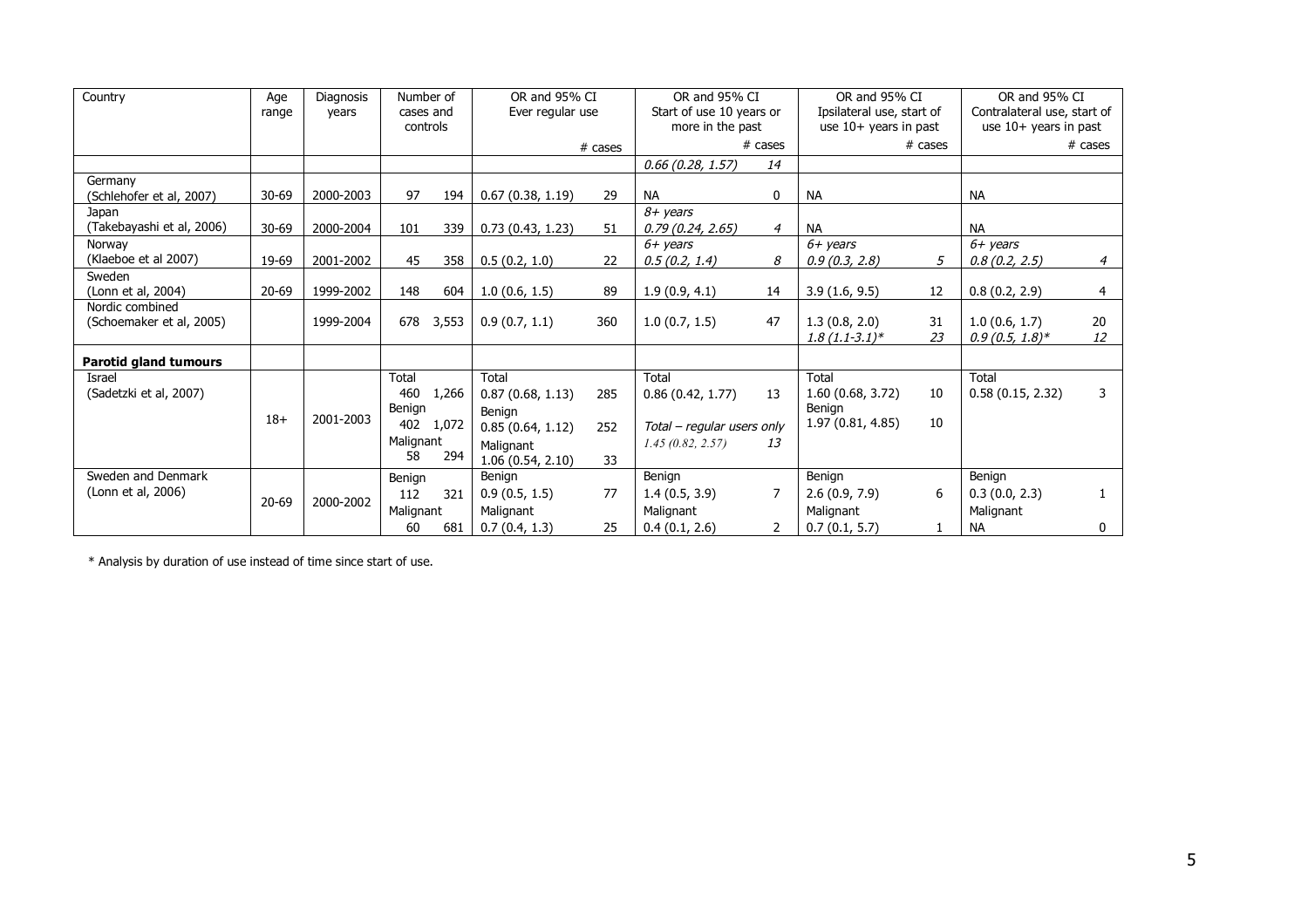## **Publications**

Berg G, Schuz J, Samkange-Zeeb F, Blettner M. Assessment of radiofrequency exposure from cellular telephone daily use in an epidemiological study: German Validation study of the international case-control study of cancers of the brain--INTERPHONE-Study. J Expo Anal Environ Epidemiol. 2005 May;15(3):217-24.

Berg G, Spallek J, Schuz J, Schlehofer B, Bohler E, Schlaefer K, Hettinger I, Kunna-Grass K, Wahrendorf J, Blettner M; Interphone Study Group, Germany. Occupational exposure to radio frequency/microwave radiation and the risk of brain tumors: Interphone Study Group, Germany. Am J Epidemiol. 2006 Sep 15;164(6):538-48. Epub 2006 Jul 27.

Bethke, L., Webb, E, Murray, A, Schoemaker, M., Johansen, C., Christensen, H., Muir, K., McKinney, P., Hepworth, S., Dimitropoulou, P., Feychting, M., Malmer, B., Auvinen, A., Swerdlow, A., Houlston, R. Comprehensive analysis of the role of DNA repair gene polymorphisms on risk of glioma. Human Molecular Genetics (in press)

Blettner M, Schlehofer B, Samkange-Zeeb F, Berg G, Schlaefer K, Schuz J. Medical exposure to ionising radiation and the risk of brain tumours: Interphone study group, Germany. Eur J Cancer. 2007 Sep;43(13):1990-8. Epub 2007 Aug 8.

Cardis E, Richardson L, Deltour I, Armstrong B, Feychting M, Johansen C, Kilkenny M, McKinney P, Modan B, Sadetzki S, Schuz J, Swerdlow A, Vrijheid M, Auvinen A, Berg G, Blettner M, Bowman J, Brown J, Chetrit A, Christensen HC, Cook A, Hepworth S, Giles G, Hours M, Iavarone I, Jarus-Hakak A, Klaeboe L, Krewski D, Lagorio S, Lonn S, Mann S, McBride M, Muir K, Nadon L, Parent ME, Pearce N, Salminen T, Schoemaker M, Schlehofer B, Siemiatycki J, Taki M, Takebayashi T, Tynes T, van Tongeren M, Vecchia P, Wiart J, Woodward A, Yamaguchi N. The INTERPHONE study: design, epidemiological methods, and description of the study population. Eur J Epidemiol. 2007 Jul 18; [Epub ahead of print – OPEN ACESS] http://www.springerlink.com/content/x88uu6q103076p53/

Cardis E, Deltour I, Mann S, Moissonnier M, Taki M, Varsier N, Wake K, Wiart J. Distribution of RF energy emitted by mobile phones in anatomical structures of the brain. Phys Med Biol. 2008 May 1;53(11):2771-2783. [Epub ahead of print]

Christensen HC, Schuz J, Kosteljanetz M, Poulsen HS, Boice JD Jr, McLaughlin JK, Johansen C. Cellular telephones and risk for brain tumors: a population-based, incident case-control study. Neurology. 2005 Apr 12;64(7):1189-95. Erratum in: Neurology. 2005 Oct 25;65(8):1324.

Christensen HC, Schuz J, Kosteljanetz M, Poulsen HS, Thomsen J, Johansen C. Cellular telephone use and risk of acoustic neuroma. Am J Epidemiol. 2004 Feb 1;159(3):277-83.

Edwards CG, Schwartzbaum JA, Lonn S, Ahlbom A, Feychting M. Exposure to loud noise and risk of acoustic neuroma. Am J Epidemiol. 2006 Feb 15;163(4):327-33. Epub 2005 Dec 15. Erratum in: Am J Epidemiol. 2006 Jun 15;163(12):1163.

Hepworth SJ, Bolton A, Parslow RC, van Tongeren M, Muir KR, McKinney PA. Assigning exposure to pesticides and solvents from self-reports collected by a computer assisted personal interview and expert assessment of job codes: the UK Adult Brain Tumour Study. Occup Environ Med. 2006 Apr;63(4):267-72.

Hepworth SJ, Schoemaker MJ, Muir KR, Swerdlow AJ, van Tongeren MJ, McKinney PA. Mobile phone use and risk of glioma in adults: case-control study. BMJ. 2006 Apr 15;332(7546):883-7. Epub 2006 Jan 20.

Hours M, Bernard M, Montestrucq L, Arslan M, Bergeret A, Deltour I, Cardis E. [Cell Phones and Risk of brain and acoustic nerve tumours: the French INTERPHONE case-control study.] Rev Epidemiol Sante Publique. 2007 Sep 10; [Epub ahead of print] French.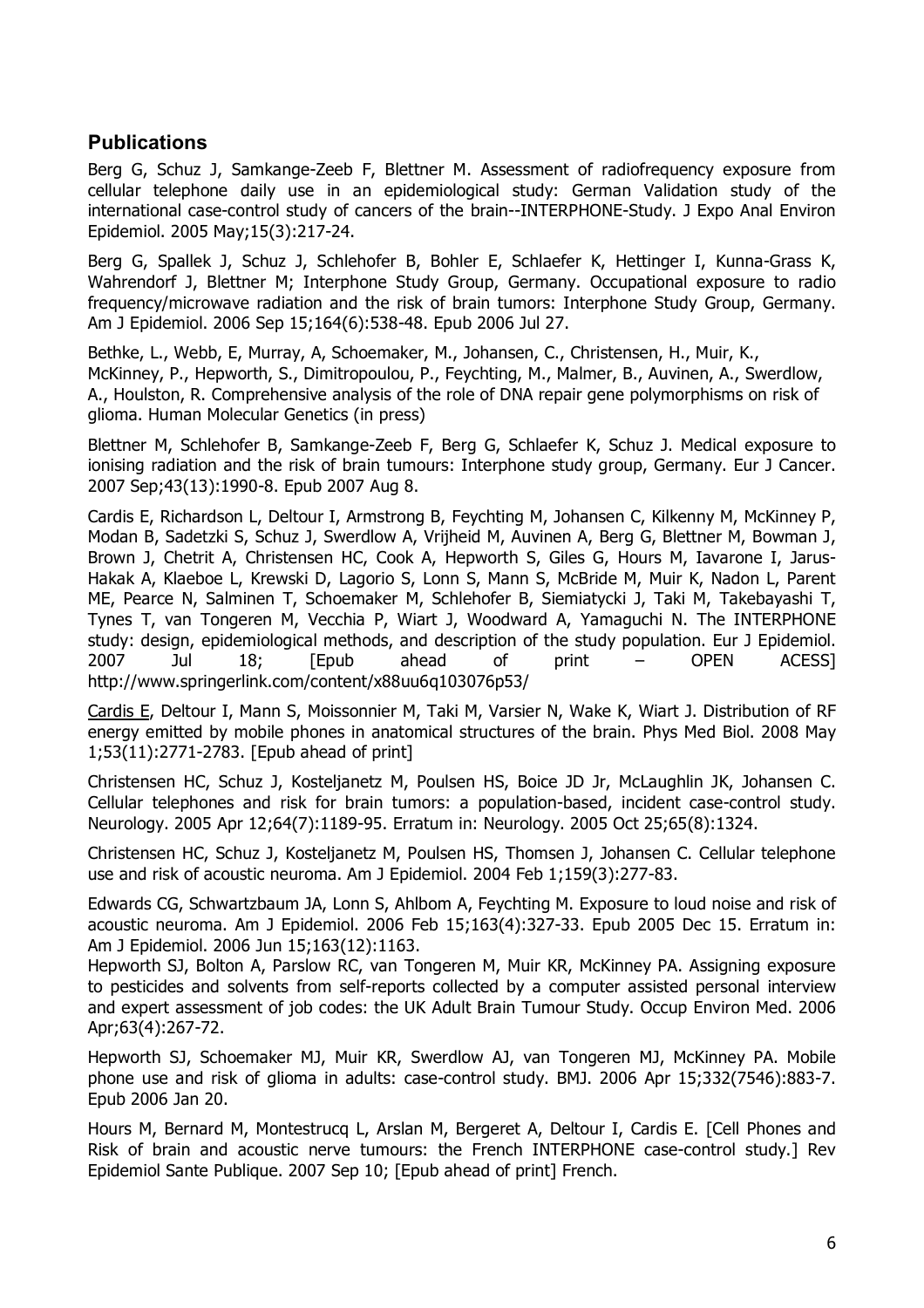Hours M, Montestrucq L, Arslan M, Bernard M, El Hadjimoussa H, Vrijheid M, Deltour I, Cardis E. (2007) Validation des outils utilisés pour la mesure de la consommation téléphonique mobile dans l'étude INTERPHONE en France. Environnement, risques et Santé. Volume 6 (2), 101-9.

Klaeboe L, Blaasaas KG, Tynes T. Use of mobile phones in Norway and risk of intracranial tumours. Eur J Cancer Prev. 2007 Apr;16(2):158-64

Lahkola A, Auvinen A, Raitanen J, Schoemaker MJ, Christensen HC, Feychting M, Johansen C, Klaeboe L, Lonn S, Swerdlow AJ, Tynes T, Salminen T. Mobile phone use and risk of glioma in 5 North European countries. Int J Cancer. 2007 Apr 15;120(8):1769-75.

Lahkola A, Salminen T, Auvinen A. Selection bias due to differential participation in a case-control study of mobile phone use and brain tumors. Ann Epidemiol. 2005 May;15(5):321-5.

Lahkola A, Salminen T, Raitanen J, Heinävaara S, Schoemaker MJ, Collatz Christensen H, Feychting M, Johansen C, Klæboe L, Lönn S, Swerdlow AJ, Tynes T, and Auvinen A. Meningioma and mobile phone use—a collaborative case-control study in five North European countries. International Journal of Epidemiology. E-pub August 200 doi:10.1093/ije/dyn155]

Lönn S, Ahlbom A, Hall P, Feychting M. Mobile phone use and the risk of acoustic neuroma. Epidemiology 2004;15:653-659.

Lönn S, Ahlbom A, Hall P, Feychting M; Swedish Interphone Study Group. Long-term mobile phone use and brain tumor risk. Am J Epidemiol. 2005 Mar 15;161(6):526-35.

Malmer BS, Feychting M, Lonn S, Lindstrom S, Gronberg H, Ahlbom A, Schwartzbaum J, Auvinen A, Collatz-Christensen H, Johansen C, Kiuru A, Mudie N, Salminen T, Schoemaker MJ, Swerdlow AJ, Henriksson R. Genetic variation in p53 and ATM haplotypes and risk of glioma and meningioma. J Neurooncol. 2007 May;82(3):229-37. Epub 2006 Dec 7.

Parslow RC, Hepworth SJ, McKinney PA. Recall of past use of mobile phone handsets. Radiat Prot Dosimetry. 2003;106(3):233-40.

Sadetzki S, Chetrit A, Jarus-Hakak A, Cardis E, Deutch Y, Duvdevani S, Zultan A, Novikov I, Freedman L, Wolf M Cellphone use and risk of benign and malignant parotid gland tumors - a nationwide case-control study. Am J Epid. Epub 2007 Dec 6. DOI: 10.1093/aje/kwm325

Sadetzki S, Oberman B, Mandelzweig L, Chetrit A, Ben-Tal T, Jarus-Hakak A, Duvdevani S, Cardis E, Wolf M. Smoking and risk of parotid gland tumors- A nationwide case-control study. Cancer (in press).

Samkange-Zeeb F, Berg G, Blettner M. Validation of self-reported cellular phone use. J Expo Anal Environ Epidemiol. 2004 May;14(3):245-8.

Schlehofer B, Schlaefer K, Blettner M, Berg G, Bohler E, Hettinger I, Kunna-Grass K, Wahrendorf J, Schuz J. Environmental risk factors for sporadic acoustic neuroma (Interphone Study Group, Germany). Eur J Cancer. 2007 Jul;43(11):1741-7. Epub 2007 Jun 27.

Schoemaker MJ, Swerdlow AJ, Ahlbom A, Auvinen A, Blaasaas KG, Cardis E, Christensen HC, Feychting M, Hepworth SJ, Johansen C, Klaeboe L, Lonn S, McKinney PA, Muir K, Raitanen J, Salminen T, Thomsen J, Tynes T. Mobile phone use and risk of acoustic neuroma: results of the Interphone case-control study in five North European countries. Br J Cancer. 2005 Oct 3;93(7):842-8.

Schoemaker MJ, Swerdlow AJ, Auvinen A, Christensen HC, Feychting M, Johansen C, Klaeboe L, Lonn S, Salminen T, Tynes T. Medical history, cigarette smoking and risk of acoustic neuroma: an international case-control study. Int J Cancer. 2007a Jan 1;120(1):103-10.

Schoemaker MJ, Swerdlow AJ, Hepworth SJ, McKinney PA, van Tongeren M, Muir KR. History of allergies and risk of glioma in adults. Int J Cancer. 2006 Nov 1;119(9):2165-72.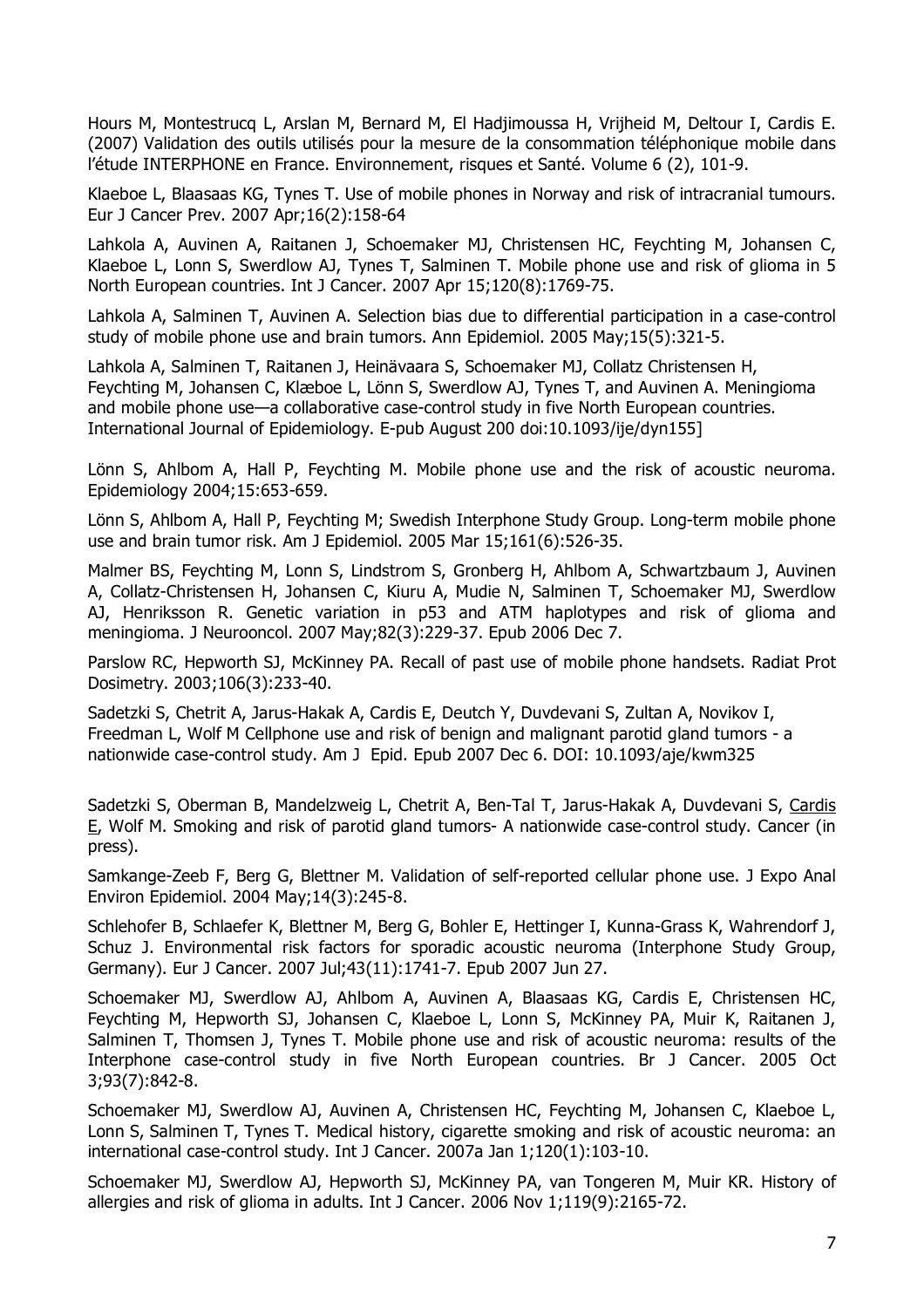Schoemaker MJ, Swerdlow AJ, Hepworth SJ, van Tongeren M, Muir KR, McKinney PA. History of allergic disease and risk of meningioma. Am J Epidemiol. 2007b Mar 1;165(5):477-85. Epub 2006 Dec 20.

Schuz J, Bohler E, Berg G, Schlehofer B, Hettinger I, Schlaefer K, Wahrendorf J, Kunna-Grass K, Blettner M. Cellular phones, cordless phones, and the risks of glioma and meningioma (Interphone Study Group, Germany).Am J Epidemiol. 2006 Mar 15;163(6):512-20. Epub 2006 Jan 27.

Schuz J, Bohler E, Schlehofer B, Berg G, Schlaefer K, Hettinger I, Kunna-Grass K, Wahrendorf J, Blettner M. Radiofrequency electromagnetic fields emitted from base stations of DECT cordless phones and the risk of glioma and meningioma (Interphone Study Group, Germany). Radiat Res. 2006 Jul;166(1 Pt 1):116-9.

Schwartzbaum J, Ahlbom A, Malmer B, Lonn S, Brookes AJ, Doss H, Debinski W, Henriksson R, Feychting M. Polymorphisms associated with asthma are inversely related to glioblastoma multiforme. Cancer Res. 2005 Jul 15;65(14):6459-65.

Schwartzbaum JA, Ahlbom A, Lonn S, Warholm M, Rannug A, Auvinen A, Christensen HC, Henriksson R, Johansen C, Lindholm C, Malmer B, Salminen T, Schoemaker MJ, Swerdlow AJ, Feychting M. An international case-control study of glutathione transferase and functionally related polymorphisms and risk of primary adult brain tumors. Cancer Epidemiol Biomarkers Prev. 2007 Mar;16(3):559-65.

Takebayashi T, Akiba S, Kikuchi Y, Taki M, Wake K, Watanabe S, Yamaguchi N. Mobile phone use and acoustic neuroma risk in Japan. Occup Environ Med. 2006 Dec;63(12):802-7. Epub 2006 Aug 15.

Takebayashi T, Varsier N, Kikuchi Y, Wake K, Taki M, Watanabe S, Akiba S and Yamaguchi N. Mobile phone use, exposure to radiofrequency electromagnetic field, and brain tumour: a casecontrol study. Br J Cancer. 2008 Feb; 98: 652-659.

## Tokola K, Kurttio P, Salminen T, Auvinen A **Reducing overestimation in reported mobile phone use associated with epidemiological studies.** Bioelectromagnetics, 29 (7): **559 – 563.**

Vrijheid M, Cardis E, Armstrong BK, Auvinen A, Berg G, Blaasaas KG, Brown J, Carroll M, Chetrit A, Christensen HC, Deltour I, Feychting M, Giles GG, Hepworth SJ, Hours M, Iavarone I, Johansen C, Klæboe L, Kurttio P, Lagorio S, Lönn S, McKinney PA, Montestrucq M, Parslow RC, Richardson L, Sadetzki S, Salminen T, Schüz J, Tynes T, Woodward A (2006). Validation of short-term recall of mobile phone use for the Interphone Study. Occupational and Environmental Medicine;63(4) :237- 43.

Vrijheid M, Deltour I, Krewski D, Sanchez M, Cardis E (2006). The effects of recall errors and of selection bias in epidemiologic studies of mobile phone use and cancer risk. J Expo Sci Environ Epidemiol. Jul;16(4):371-84.

Vrijheid M, Armstrong BK, Bédard D, Brown J, Deltour I, Iavarone I, Krewski D, Lagorio S, Moore S, Richardson L, Giles GG, McBride M, Parent ME, Siemiatycki J, Cardis E. Recall bias in the assessment of exposure to mobile phones. J Expo Sci Environ Epidemiol. 2008 May 21. [Epub ahead of print]

Vrijheid M, Richardson L, Armstrong BK, Auvinen A, Berg G, Carroll M, Chetrit A, Deltour I, Feychting M, Giles G, Hours M, Iavarone I, Lagorio S, Lonn S, McBride M, Parent ME, Sadetzki S, Salminen T, Sanchez M, Schlehofer B, Schuz J, Siemiatycki J, Tynes T, Woodward A, Yamaguchi N. Quantifying the impact of selection bias caused by non-participation in a case-control study of mobile phone use. Annals of Epidemiology (accepted)

Wigertz A, Lonn S, Mathiesen T, Ahlbom A, Hall P, Feychting M; Swedish Interphone Study Group. Risk of brain tumors associated with exposure to exogenous female sex hormones. Am J Epidemiol. 2006 Oct 1;164(7):629-36. Epub 2006 Jul 11.